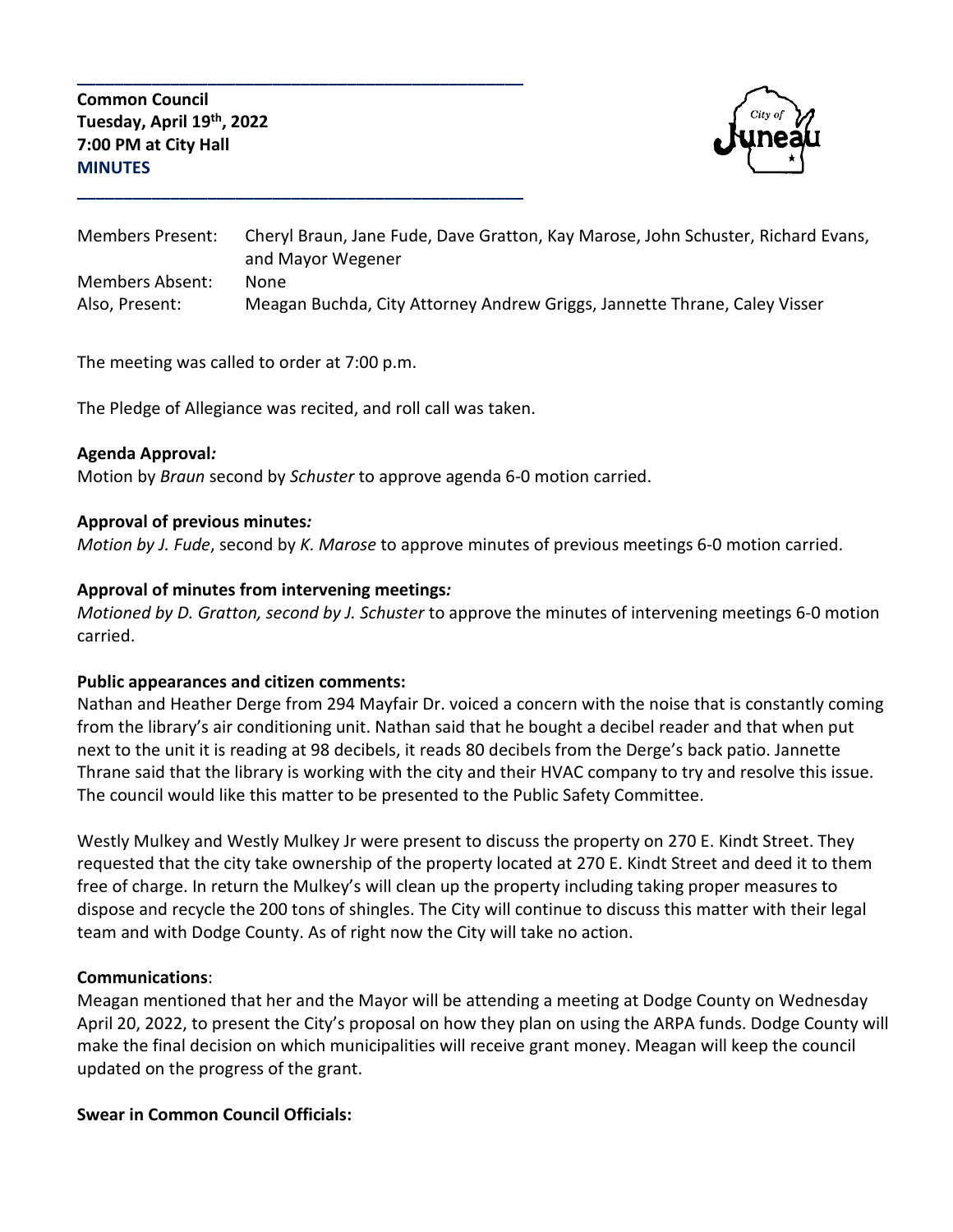Meagan Buchda, Clerk/Treasurer of the City of Juneau read the Oath of Office and swore in the following officials that were elected on the April 5<sup>th</sup>, 2022, election.

- Richard Evans, First (1) Ward Alderman
- Jane Fude, Second (2) Ward Alderwomen
- John Schuster, Third (3) Ward Alderman
- Daniel Wegener, Mayor
- Andrew Griggs, City Attorney

# **Elect Common Council President:**

*Motion by K. Marose, second by J. Schuster* to nominate C. Braun *Motion by R. Evans second by D. Gratton* to elect C. Braun as the Common Council President. Motion carried 5-0.

# **Resolution 1-2022 (Appointments to Committees):**

*Motion by J. Fude, second by R. Evans* to approve Resolution 1-2022 (Appointments to Committees). Motion Carried 6-0.

# **Resolution 2-2022 (Appointments to Board of Review):**

*Motion by C. Braun, second by K. Marose* to approve Resolution 2-2022 (Appointments to Board of Review). Motion carried 6-0.

# **Resolution 3-2022 (Official Newspapers):**

*Motion by K. Marose, second by C. Braun* to approve Resolution 3-2022 (Official Newspapers). Motion carried 6-0.

# **Resolution 4-2022 (Official Depositories):**

*Motion by R. Evans, second by J. Fude* to approve Resolution 4-2022 (Official Depositories). Motion carried 6-0.

# **Resolution 5-2022 (Appointments to Municipal Office-Weed Commissioner):**

*Motion by D. Gratton, second by J. Schuster* to approve Resolution 5-2022 (Appointments to Municipal Office-Weed Commissioner). Motion carried 6-0.

# **Resolution 6-2022 (Appointments to Municipal Office-City Attorney):**

*Motion by K. Marose, second by C. Braun* to amend Resolution 6-2022 and take out the hourly rate until reviewed by the Finance committee. Motion carried 6-0.

*Motion by K. Marose, second by J. Fude* to approve Amended Resolution 6-2022 (Appointments to Municipal Office-City Attorney). Motion carried 6-0.

# **Resolution 7-2022 (Set Date and Time for the Board of Review):**

*Motion by J. Fude, second by C. Braun* to approve Resolution 7-2022 (Set Date and Time for the Board of Review). Motion carried 6-0.

# *Motion by K. Marose, second by D. Gratton* **to approve \$301,587.27 in checks and \$147,138.01 in electronic payments. Motion carried 6-0.**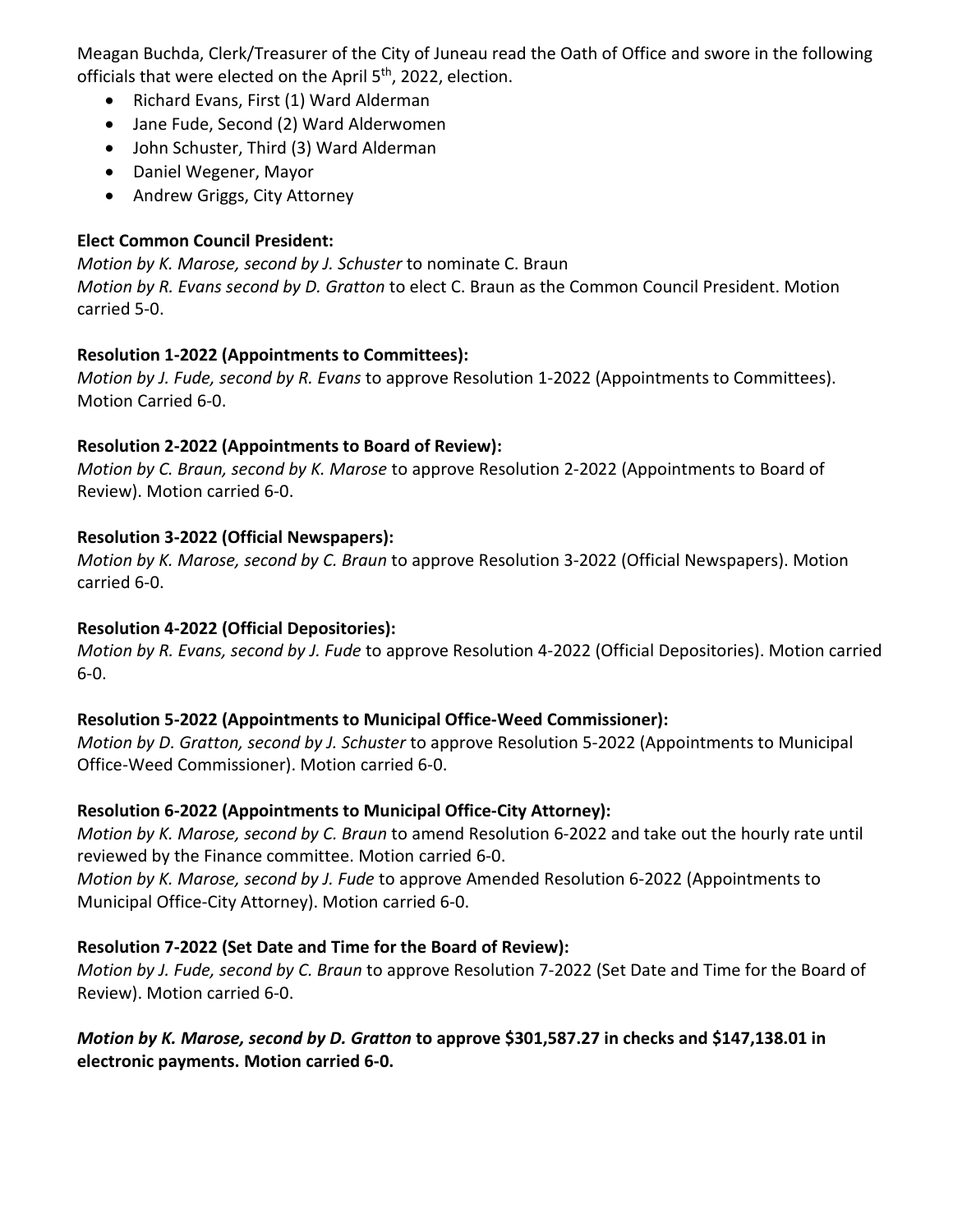### **Reports of Officials:**

A. **Mayor**: *D. Wegener* –

Reported that the city continues to work with MSA to get the street construction under way. He mentioned that the city is trying to gather some information and collect wage studies to see if certain parts of town would qualify for lower income grants.

# B. **Clerk/Treasurer**: *M. Buchda* –

Reported that she is working with Javis to change the city's email domain to .gov per the request of the Wisconsin Elections Commission. Payroll training will resume on April 25th and go through April  $27<sup>th</sup>$ . Buchda let the council know that all applications have been updated and saved to the website. She then discussed the phone issues that the city has been encountering. The service cuts out quite often and she has been in constant contact with Javis trying to figure out some sort of solution.

#### C. **Written Reports:**

- 1. Building Permits Report. No questions.
- 2. Police Department Report: February 2022
- 3. Juneau Fire and Rescue Report: February 2022
- 4. Juneau EMS Report: February 2022

## **Reports of Committees/Commission/Boards:**

#### **A. Library Report**

1. Chairman Report - *J. Thrane*

Thrane was present to talk about the things happening at the Juneau Public Library. She brought with her half of the display from the tiny art show that was sponsored by the Friends of the Juneau Public Library. Thrane stated that the library handed out 48 little canvases with the hope that at least 24 would be returned. They received 31 canvases back. She reminded everyone that the entire collection is on display at the library. Thrane reached out to the Museum of Public Art located in West Bend to tell them about the library's tiny art show and they donated a free pass to everyone that entered. Street value on the passes is \$15.00 apiece and Thrane just wanted to publicly thank the Museum of Wisconsin Art for such a generous donation. Thrane went on to talk about the Monarch Library system and went over the breakdown from 2021 and how they saw an increase in digital checkouts. The library is preparing for the summer. The library's theme for the summer is the ocean of possibilities. She finished up with telling the Council about Beanstack which is an app that you can track how many books you have read. Beanstack also has an app for parents of small children to track how many books the child has read. The goal is 1000 books before kindergarten.

## **B. Plan Commission**

1. Chairman Report – *D. Gratton*

Discussed the approval of a Conditional Use Permit for Bee Keeping for Jeremy Johnson. The commission approved two different types of non-aggressive bees. The hives are to be placed 125 feet from Johnson's lot line. Gratton mentioned that Mr. Johnson will also be utilizing the bees for an interactive learning activity for his home-schooled children.

The committee also discussed property maintenance issues and the burnt house on S. Fairfield, the committee suggested that they take the matter up with the City's legal counsel to see how to proceed.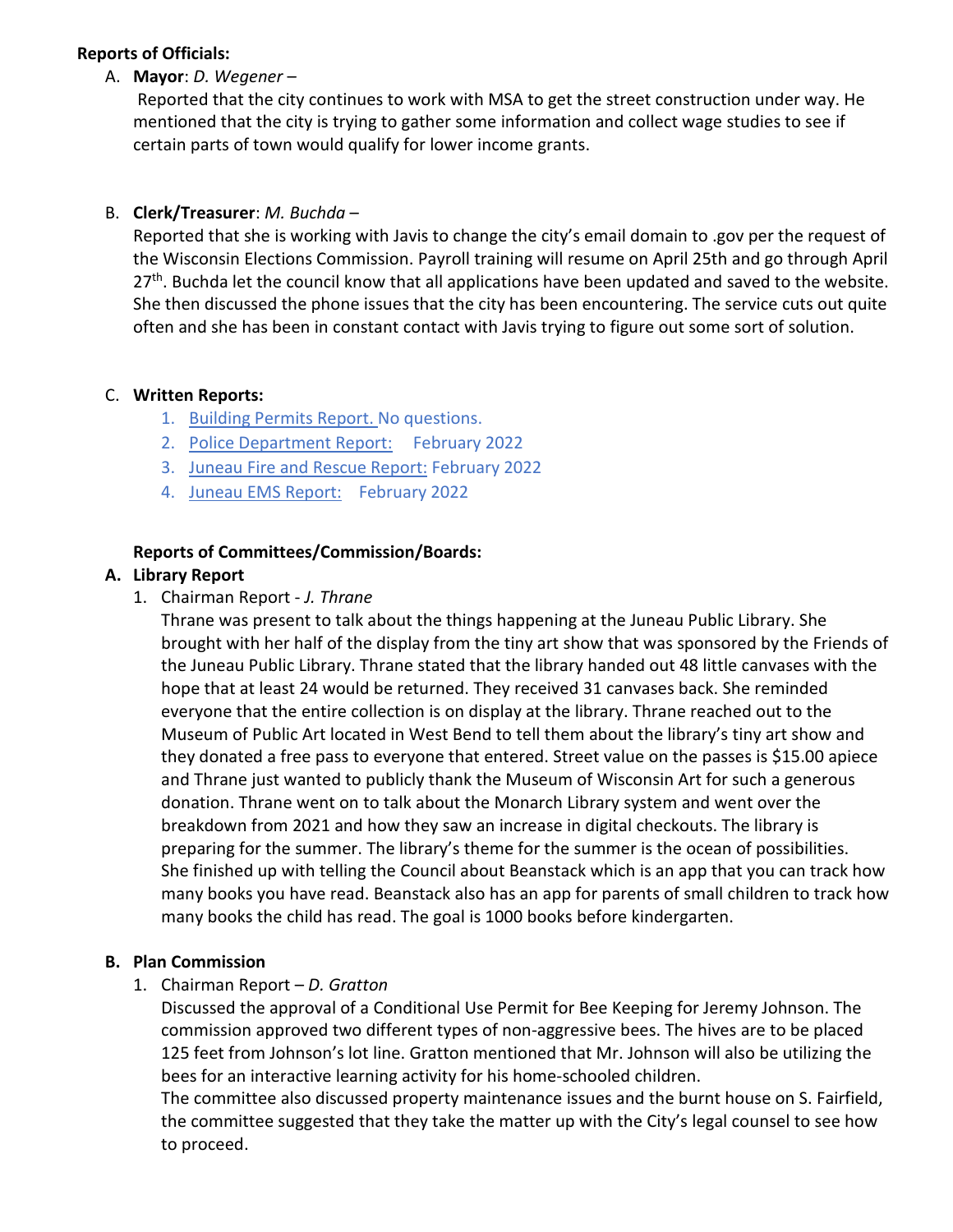# **C. Finance Committee**

# **1.** Chairman Report – C. Braun

Braun stated that at their last meeting Mayor Glewen from Beaver Dam came and asked the committee to partner with the Watertown Health Foundation as being a participant in supporting them. There is no fee to be part of this, the Mayor of Beaver Dam was just asking the City to go on record saying that we would be a supporting community for that. There was discussion about the employee's leave being moved from anniversary year to calendar year, this issue will be sent to Personnel. Braun then went over the funding for the WWTP and how the city is working with Justin Fisher from Baird to try and work out funding issues. The committee also discussed hiring a part-time Custodian/Trash Attendant. This issue was put on hold and will be placed on next month's agenda. The last thing Braun discussed was the request from Bob Sweeney to increase their camera operator/producer's pay from \$12.00/hr. to \$15.00/hr. The finance committee questioned if there was enough money in the budget for this increase, Sweeney stated that there was.

### **2.** *Motion by C. Braun, second by D. Gratton* **to approve Resolution 10-2022 (Approve Increase to Camera/Producer Employee Pay Scale). Motion carried 6-0.**

## **D. Personnel Committee**

1. Chairman Report – *K. Marose*

Discussed that S. Carpenter requested the approval of a part-time Custodian/Trash Attendant to assist the DPW employees. Personnel approved the job description and the request to be sent to finance with the stipulations that this position is not to exceed 1000 hours annually. Marose mentioned that the next Personnel meeting will be a Joint meeting with the Utility Personnel Committee.

## **E. Public Safety**

1. Chairman Report – *J. Schuster*

Chief Beal mentioned that the citizen complaint that was heard at the last Public Safety meeting has been resolved. They also were talking about the burnt property on S. Fairfield and Chief Beal did reach out to other communities to see what their policies were on how to go about cleaning this property up, but he received no response. The Juneau Police Department is getting a \$7000.00 grant from the Federal American Rescue Plan Act, Chief Beal suggested that the money be used for new Police radios. 1850's Inn has requested an Extension of Premise for the Sidewalk Café Permit. Fire Department and EMS are looking for help. The City of Juneau is in dire need of crossing guards, half an hour in the morning and half an hour after school. The Automatic Aid agreement was sent to Burnett and Horicon Fire Departments for signature.

- **2.** *Motion by J. Schuster, second by R. Evans* **to approve Resolution 8-2022 (Approve to Extend Premise- 1850'ss Inn Sidewalk Café). Motion carried 6-0.**
- **3.** *Motion by J. Schuster, second by K. Marose* **to approve Resolution 9-2022 (Adopting Emergency Response Plan). Motion carried 6-0.**

## **F. Public Works**

1. Chairman Report – *D. Gratton*

Gratton reported they have one estimate for the culvert on Kindt and Industrial. Scott would like to get two more bids. This project can't exceed \$3800.00 They also discussed the storm